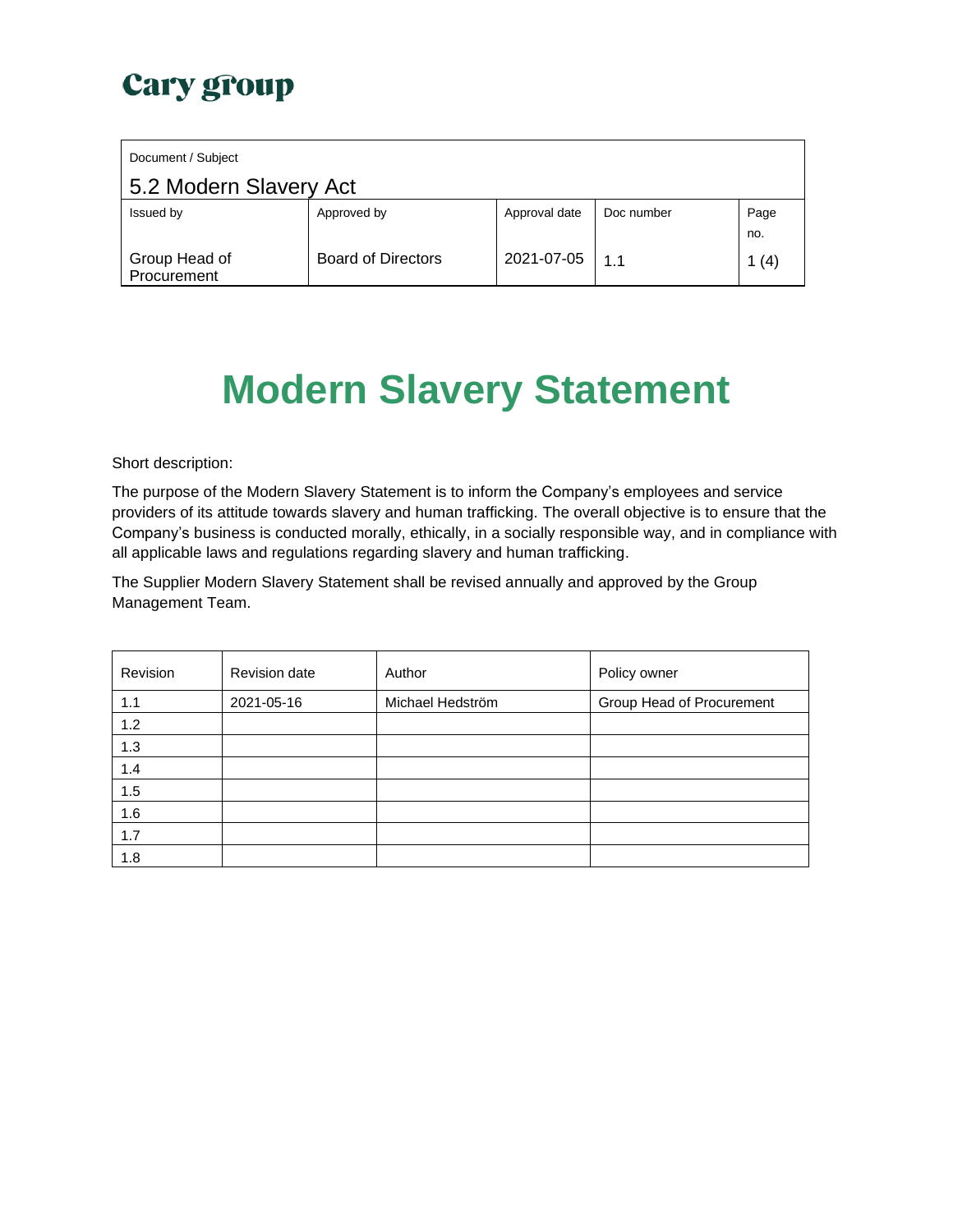|    | 5.4. Modern Slavery Act                           | 2(4) | 2020-05-16 |
|----|---------------------------------------------------|------|------------|
|    | <b>Content</b>                                    |      |            |
| 1. |                                                   |      |            |
| 2. |                                                   |      |            |
| 3. | Our policies on anti-slavery & human trafficking3 |      |            |
| 4. |                                                   |      |            |
| 5. |                                                   |      |            |
| 6. |                                                   |      |            |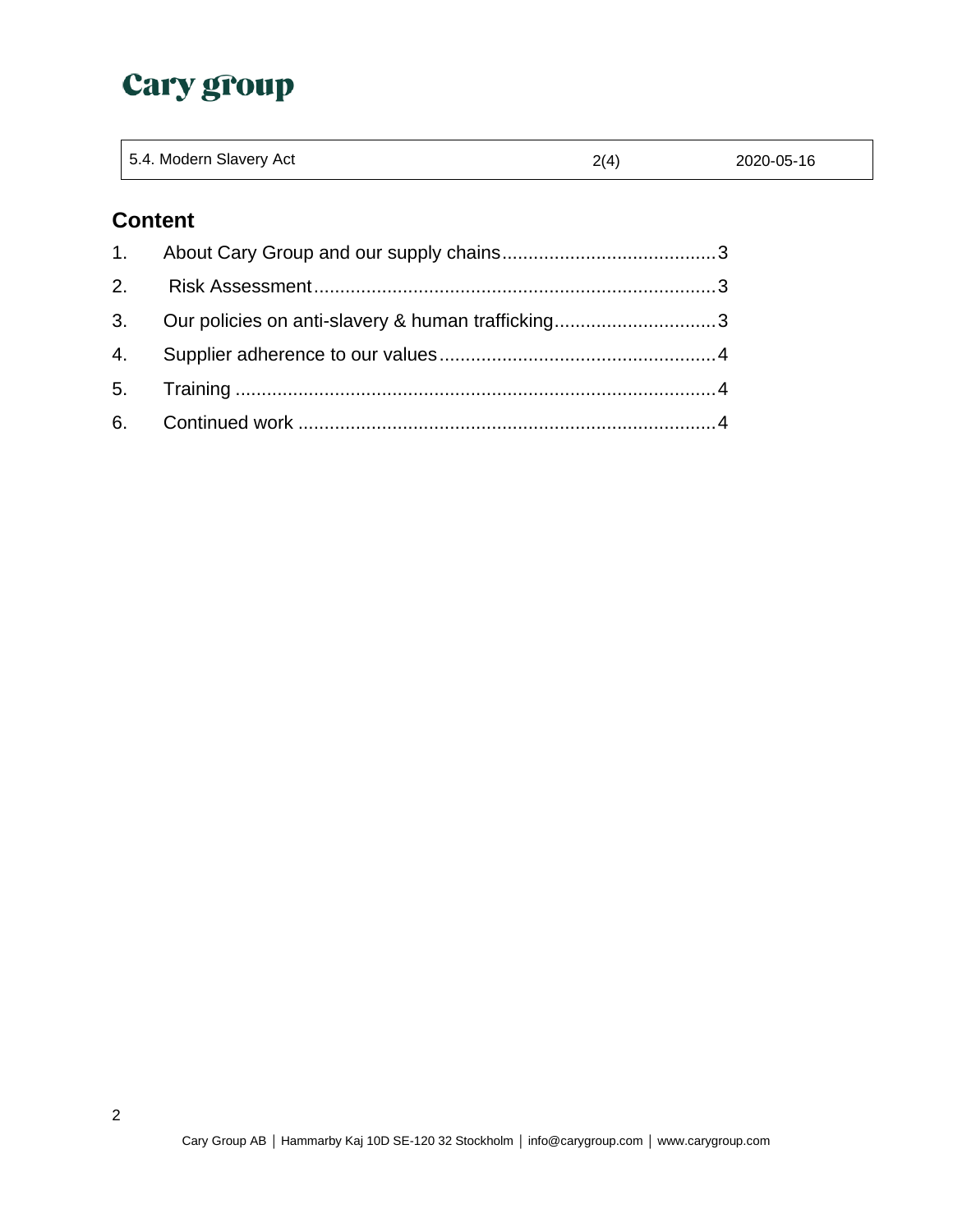| 5.4. Modern Slavery Act | 3(4) | 2020-05-16 |
|-------------------------|------|------------|
|-------------------------|------|------------|

*This represents Cary Group's statement on anti-slavery and human trafficking according to Modern Slavery Act 2015 (section 54). As a company, we have a zero-tolerance to modern slavery and are committed to preventing slavery and human trafficking in any area of our business or supply chain. It applies to all persons working directly for us or indirectly on our behalf and in any capacity including directors, managers, technicians, supervisors, administrative staff, agency workers and subcontractors including suppliers.* 

#### <span id="page-2-0"></span>**1. About Cary Group and our supply chains**

Cary Group offers car care solutions with businesses in Sweden, Denmark, Norway and the UK, specializing in vehicle glass repair and replacement. Cary Group uses advanced technology and service offers for all types of cars and brands. As a company we are committed to creating an excellent experience and we believe in making a difference. Our supply chains include the sourcing of replacement car, commercial and specialist vehicle glass and associated installation materials from within the UK and the EU.

#### <span id="page-2-1"></span>**2. Risk Assessment**

Cary Group works actively to minimize identified risks in the supply chain. This is done through risk assessments of new supplier based on potential sustainability risks that may occur in the supplier's business environment. Our suppliers sign the Cary Group's Supplier Code of Conduct which defines our expectations on our suppliers with regards to e.g. Human rights.

## <span id="page-2-2"></span>**3. Our policies on anti-slavery & human trafficking**

Cary Group operates the following policies for identifying and preventing slavery and human trafficking in our operations:

- Code of Conduct Our code encourages employees to do the right thing by clearly stating what is expected of them when representing Cary Group including the ethical behaviour
- Supplier Code of Conduct Our Supplier Code expresses our expectations of our suppliers including respect for human rights and working conditions. Through the supplier code, the supplier undertakes not to participate in our support the use of child labour, allow or benefit from any form of forced labour or work linked to punishment. The principles in the supplier code are based on the UN Global Compact. All our suppliers shall adhere to the supplier code of conduct which also includes requirements that products and services delivered to companies within Cary Group must be produced in accordance with UN Universal declaration of human rights, ILO core conventions, all work-related health and safety legislation, and environmental legislation in the production country,
- Purchasing Policy Our Purchasing Policy describes Cary Groups way of strengthening our competitiveness, reducing operational costs and mitigating risks by establishing a well-structured purchasing structure as well as taking advantage of best practices achieved within the supply chain, in order to create a long-term profitable and sustainable business.